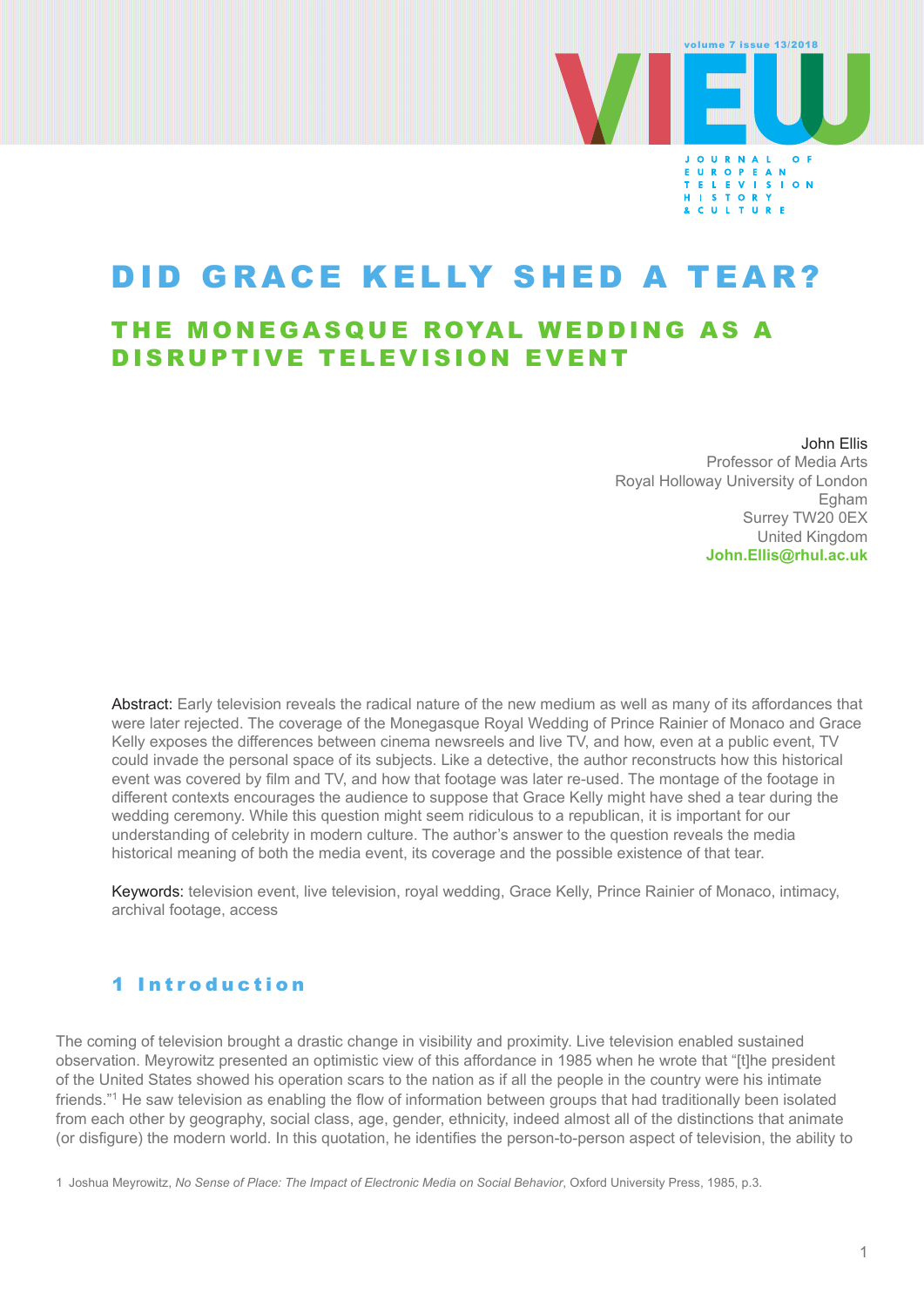

communicate, as Scannell put it, "to anyone as someone".2 Meyrowitz (unlike Scannell) identifies the effect of social levelling that is involved in this operation. Meyrowitz is anxious that the 'office of the president' might be demeaned, even as the person of the president engages directly with the people who elected him. There is such a thing as 'too close', as we might say.3

Elsewhere in *No Sense of Place*, he discusses the spatial aspects of this television revolution, the other side of this "too close". Television brings us closer to individuals and breaks down the traditional divisions between public and private as well as the far and the near. Television can even bring us closer to an event or a person than an individual could in real life. Live television (and most of what was shown in the early years was live) could also bring us the complete event and not just edited highlights. So the television industry quickly discovered that certain kinds of sport provided ideal content: not only was sport inexpensive, as William Paley points out, but sporting events also take place in a defined space where the cameras could be set up in advance to provide hours of material. Even better were sports that involved a clear competition between two forces: baseball, **[football](https://vimeo.com/257947543)** and hitherto marginal sports like tennis. As Lord Orr-Ewing says, Wimbledon became a fixture of the early post-war BBC calendar, and has remained there ever since. Television enabled huge audiences to follow sporting events, providing coverage as they happened. The matches were easy to understand visually because TV simply adopted the visual grammar that had been developed in cinema: the 180 degree rule. Events were shot from the same side as though they were taking place on a stage, so direction of movement was always clear to the viewers. Soon zoom lenses allowed the use of close-ups as well.4 Television effortlessly acclimatised society to one of its key differences from cinema: it was a mechanism that allowed watching in a sustained way. It could reveal a whole event as it unfolded in time.

This characteristic was a great advantage where sport was concerned, but politics and public affairs found it altogether more of a problem. The British parliament did not allow TV cameras to show its proceedings until November 1989, over fifty years after the first regular TV broadcasts by the BBC. The objections "were technical, reputational, party political and procedural" 5 according to Franklin, ranging from the heat of the necessary lights to the idea that parliament so lacked in entertainment that only short extracts would be used to 'spice up' the news. In this article, I examine in detail an example of television coming too close at a moment of high ritual: a royal wedding.

#### 2 The Royal TV Event as National Ceremonial: United Kingdom 1953

Royal families had fewer qualms about the new medium of television than were entertained by the British parliament. They realised (like Meyrowitz's American president) that their continued survival in the democratic era depended on using the media to create a close relationship with their public. In the UK, the publicity disaster of Edward VIII's abdication had been more than compensated for by the role played by his successor George VI and his family during the Second World War. Remaining in London throughout the Blitz, touring bombed areas, they were popularly credited with providing a fine public example. The young princesses, Elizabeth and Margaret, were a key part of this concerted media campaign. So when the time came for Elizabeth to be crowned, it was a natural decision that the whole event should be covered by the BBC. The televising of the **[coronation in 1953](https://vimeo.com/257948860)** was a major event. It stimulated sales of TV sets and made television respectable for the first time. There was a minimal and respectful commentary, with just the right amount of gravitas, from Richard Dimbleby. The cameras were stationed along the route of the procession and in

<sup>2</sup> Paddy Scannell, 'For-anyone-as-someone structures,' *Media, Culture & Society*, 22,1, 2000, 5–24.

<sup>3</sup> Meyrowitz, *No Sense of Place*, p. 268 ff.

<sup>4</sup> Nick Hall, *The Zoom: Drama at the Touch of a Lever*, Rutgers University Press, 2018.

<sup>5</sup> Bob Franklin, 'Televising the British House of Commons: issues and developments,' in: Bob Franklin, ed, *Televising Democracies*, Routledge, 1992, 3–26.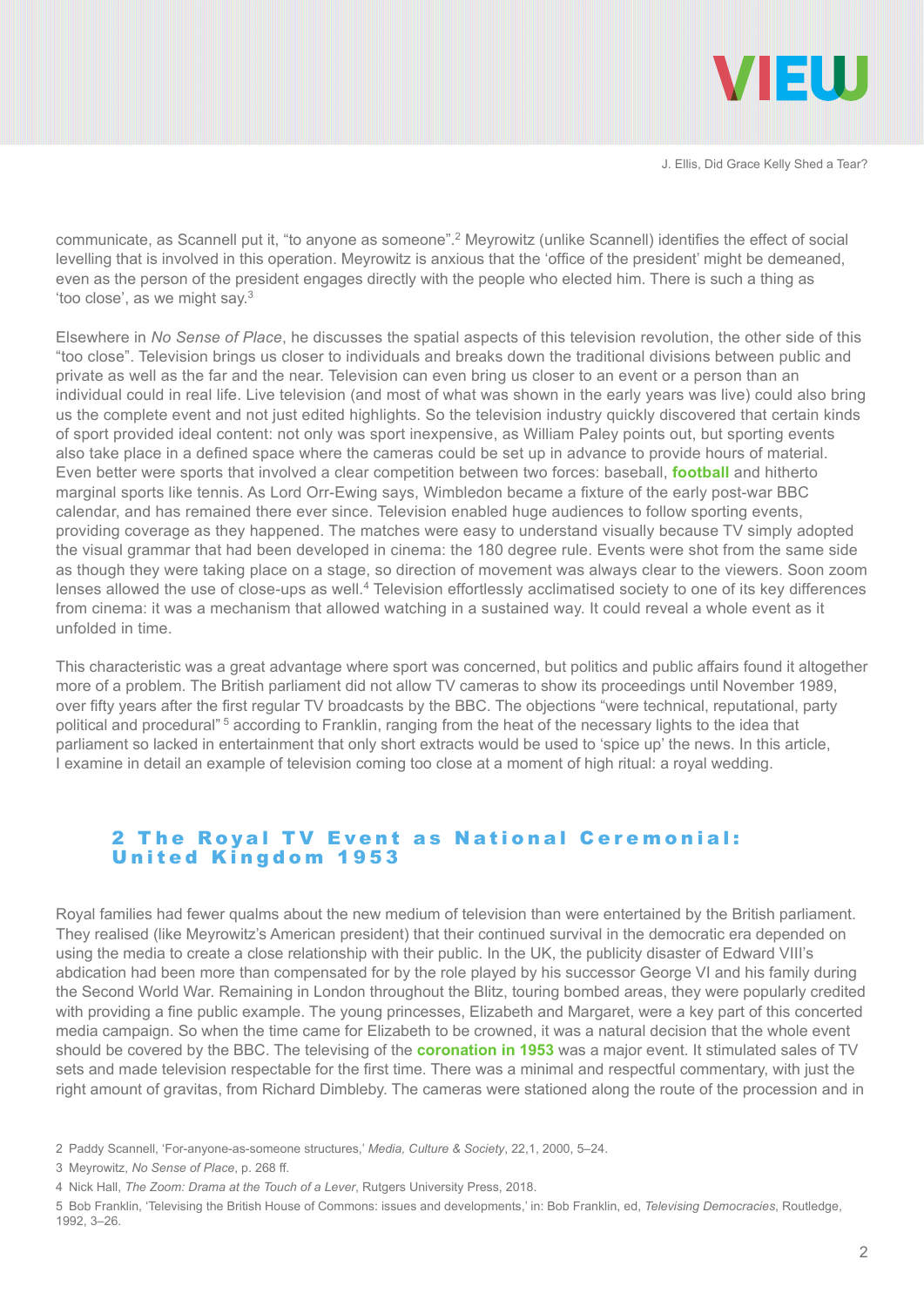

Westminster Abbey itself. The **[TV coverage](https://www.youtube.com/embed/1tU5-XCTCUU?start=105&end=216&version=3)** was planned as meticulously as the event itself. But there was one basic rule: no close-ups of the Queen herself, a rule that was infringed but not exactly broken by the BBC.

For the coronation of Queen Elizabeth, one of the characteristics of the new medium was exploited to the full. The viewing public could participate at a distance in the duration, the sounds and the sights of the event. But another characteristic, just as revolutionary and disruptive, was forbidden. It was impossible to study the faces of the individuals involved.

#### 3 The Royal Wedding as Relaunch: Monaco 1956

No such constraints were imposed on the next televised royal event, one that sealed the alliance between the crowned heads of Europe and the moguls of the new entertainment industry. When Prince Rainier of Monaco married Grace Kelly, the star of three Hitchcock films, television was more thoroughly involved in the conception of the event, and the coverage more clearly demonstrates why TV was a great step forward for audiovisual media.

Monaco is a tiny state on the Mediterranean, just two square kilometres entirely surrounded by France. Its harbour was even too small to accommodate the ship that brought Grace Kelly from the USA. It depended for its income on its casino and its liberal tax regime, and business had not been so good since the 1929 stock market crash. This did not please the key shareholder Aristotle Onassis. Monaco had also not fully recovered from its difficult time in the Second World War, when continuing independence had been assured only at the cost of giving up most of its Jewish community to the Nazis. Moreover, the ruling Grimaldi dynasty needed a male heir to prevent the territory from being absorbed into France according to the terms of its independence treaty. So Prince Rainier's marriage to a film star presented solutions to many problems, which the couple shrewdly exploited.

Grace Kelly, daughter of a wealthy brick tycoon and Democrat politician, had the confidence to break her contract with MGM. To show that there were no hard feelings, MGM presented her with her wedding dress, designed by Helen Rose. MGM knew that the publicity would do no harm to the film that Kelly had just completed, *The Swan*, not uncoincidentally 'the love story of a princess'. They sent a publicist and a hairdresser over to Monaco with her to make sure that she looked her Hollywood best. The event was planned to generate the maximum publicity for all concerned, and attracted over 1500 journalists to Monte Carlo whose population numbered around 4000.

Rainier, for his part, saw that the wedding could be used to launch a new enterprise for his tiny principality: television. He refused to allow the movie newsreels to dominate the occasion, giving exclusive rights to show the civil ceremony to French state monopoly TV organisation ORTF and his new private company Tele Monte Carlo. On 18 April, it was broadcast over the new Eurovision system and was watched by an estimated 30 million people in nine European countries, at 10.45 in the morning (9.45 in the UK). This civil ceremony merely changed Miss Kelly to Mrs Grimaldi. A cathedral ceremony, at ten o'clock the next day, created her as Princess Grace of Monaco. This second ceremony was watched by a Eurovision audience of similar size to the first. The BBC feasted on the coverage, showing both the civil and the cathedral ceremonies as well as an hour of the Festival Serenade (17 April 8pm-9pm), and an hour of the Soiree de Gala on 18 April (7.45 to 8.45).

The civil ceremony was a TV exclusive, taking place in the rather restricted space of the palace throne room. For the cathedral ceremony, the newsreel cameras were allowed in, but with a contract that allowed them to use only two minutes of footage from inside the building. Grace Kelly's former employers MGM were allowed three cameras of their own. The ceremonies had to be shown live as videotaping had not yet been introduced (coincidentally the first two inch machines were being demonstrated to the TV trade by Ampex in the USA during this same month). By the standards of today's television industry, the decision to hold both ceremonies in the morning is an odd one. It meant broadcasting to a daytime audience in Europe, and would have definitively ruled out a simultaneous US transmission. But then in 1956, a transatlantic TV link was still a dream. It did not come about until 1962. So the USA had to content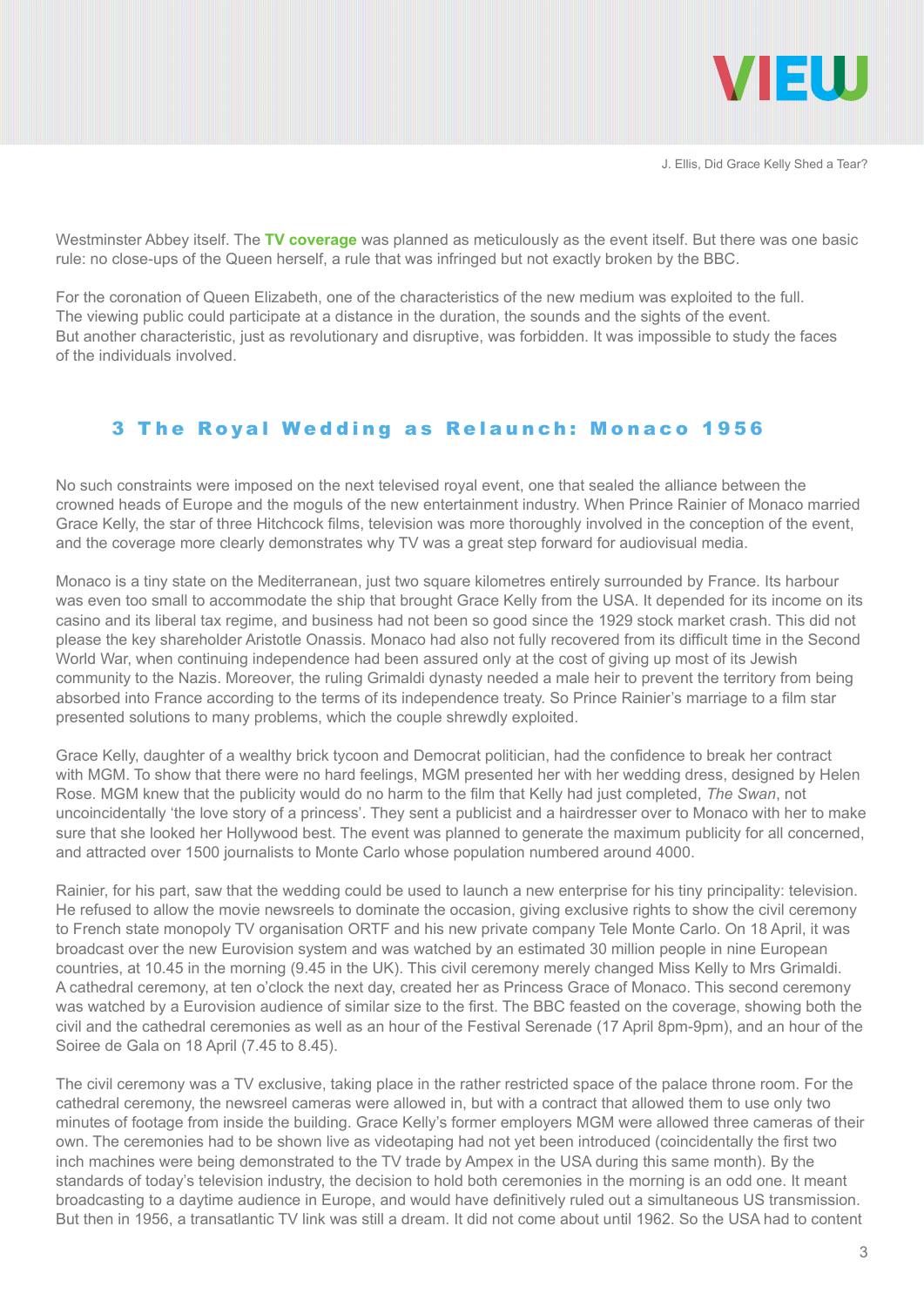

itself with film coverage: newsreels and a 30 minute colour documentary produced by MGM. Only Europe had the privileged of watching the live TV coverage.

#### 4 A Cathedral Full of Cameras (and Priests as Sound Assistants)

The cathedral wedding demonstrates the revolutionary potential of television, and how much it differed from cinema. The key camera position was behind the altar, from where the faces of both Rainier and Grace could be filmed. There were three cameras placed there: one for TV, one for the newsreels and one for MGM. This still from an excellent **[Arte documentary](http://www.ina.fr/video/4223827001/mysteres-d-archives-1956-mariage-de-grace-kelly-avec-rainier-de-monaco-video.html)** about the event, takes a still frame and highlights the shadowy figures of the camera crews, partially concealed by a bank of flowers.

A total of ten cameras were placed in the cathedral: four for TV, three for MGM, and three for the newsreel companies. Television had the best positions, two shooting from the North side of the cathedral, the side on which Grace Kelly would kneel, the central position from behind the altar (enabling the best close-ups of both Grace and Rainier), and a fourth camera beside the altar on the south side which would give an oblique frontal shot of the couple, an angle that none of the other cameras could get.

#### 5 The Newsreel View

The two British newsreel companies, Pathe and Movietone, ended up by showing less than their two minutes' ration of footage from the cathedral. **[Pathe ran a three and a half minute item](https://www.youtube.com/watch?v=YiOKFzRHm14)** with just less than half showing events inside



Figure 1. A technical rehearsal took place before the event so that the lighting would clearly illuminate the groom and bride in her ivory dress. Microphone positioning was particularly important for the TV coverage, and priests were recruited to move them when necessary.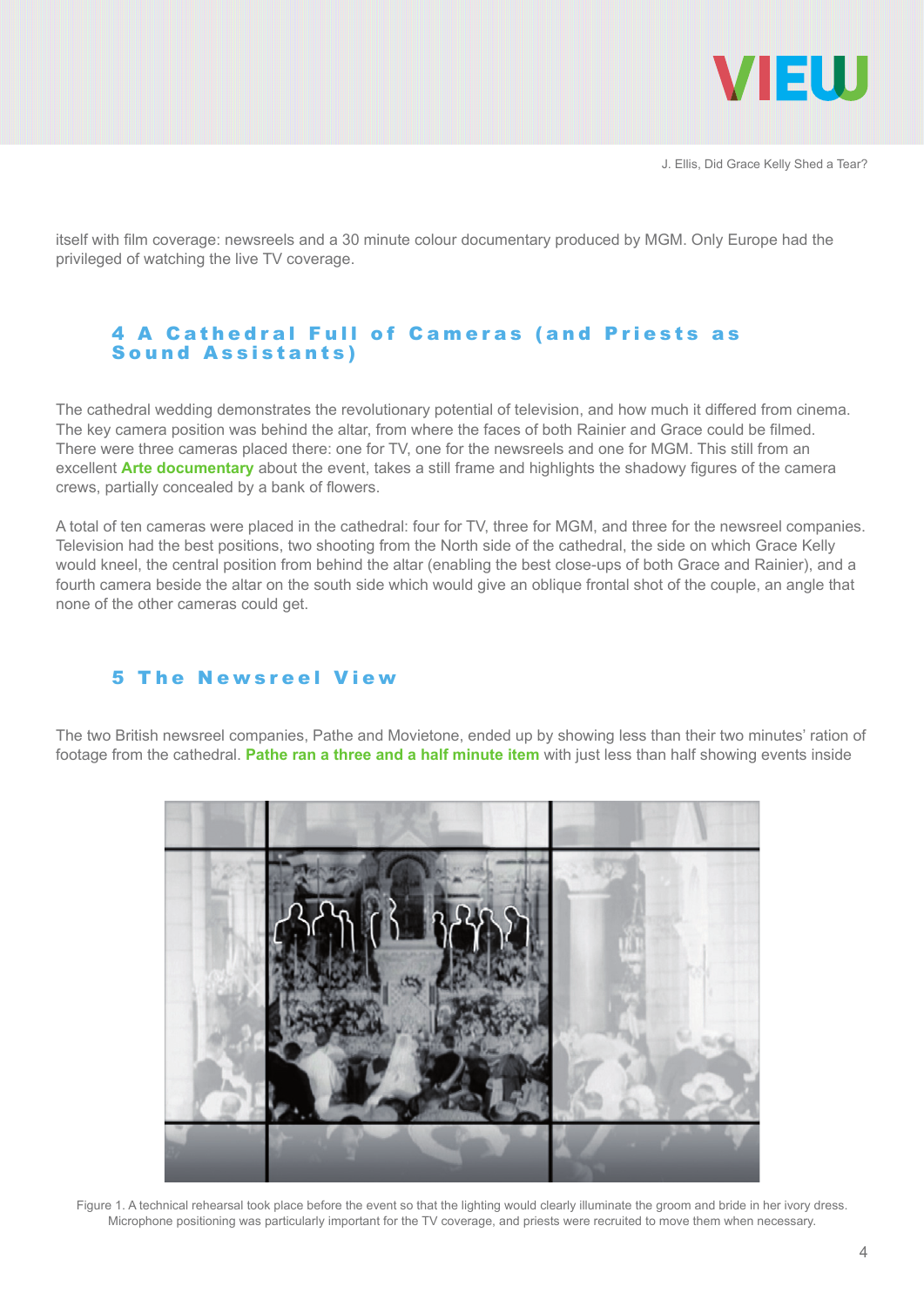



Figure 2. Camera positions in the cathedral: TV cameras in grey, cinema newsreel pool cameras light blue; MGM dark blue.

the cathedral. **[Movietone's item](https://www.youtube.com/watch?v=gCJlewvLAhk)** is longer at four and a half minutes but it spends just a minute inside cathedral, with the commentary remarking that "Princess Grace's title 'Serene Highness' was well borne out by her solemnity throughout the long marriage service", **[throwing a distinct emphasis on the word 'long'](https://goo.gl/7QFDK5)** as if to indicate that it was all rather boring. Both share the same single close-ups of Rainier and Grace in the cathedral. Other newsreels have better selection of shots, but all follow the same strategy. They present a compilation of glimpses of the whole event, held together1 by a voice-over narration that stresses its fairy tale nature. The sounds of the event are therefore secondary, an assemblage of snatches of liturgical music, fanfares and cheering crowds, and the voice of the bishop reciting Grace Kelly's vow, revealing Rainier's impressive list of personal names.

#### 6 The Television View

The television footage is entirely different. As a result of Lisa Kerrigan's article in VIEW<sup>6</sup> we know of a remarkably early example of television's use of its own archives. But her article does not remark on the close-up of Grace Kelly at all: it pursues another interesting avenue, exploring the series as a whole, and the existence of 'archival' programming of television material long before it might have been expected. It was not until Lisa presented this one particular episode to the Southern Broadcast History Group that I encountered the TV footage of the wedding directly. The episode has been digitised and is available through the British Film Institute, but can only be consulted at their premises since it is restricted in this way by a blanket agreement with the BBC. There seems to be no particular underlying copyright or other reason why this archival programme of factual material should be so restricted. However, this is quite a common feature of releases of archival television: blanket agreements can be reached where releases on an item-by-item basis would be impossibly time consuming.

Plunder allows the viewer to appreciate just how radical the television coverage of the wedding was compared to the newsreels' formulaic coverage. In 1966 a programme on the new BBC2 was devoted to archive footage

<sup>6</sup> Lisa Kerrigan, '**["Plundering" the Archive and the Recurring Joys of Television](file://localhost/, http/::viewjournal.eu:archive-based-productions:plundering-the-archive-and-the-recurring-joys-of-television:)**,' *VIEW Journal of European Television History and Culture* 4,8, 2015, 4–9**.**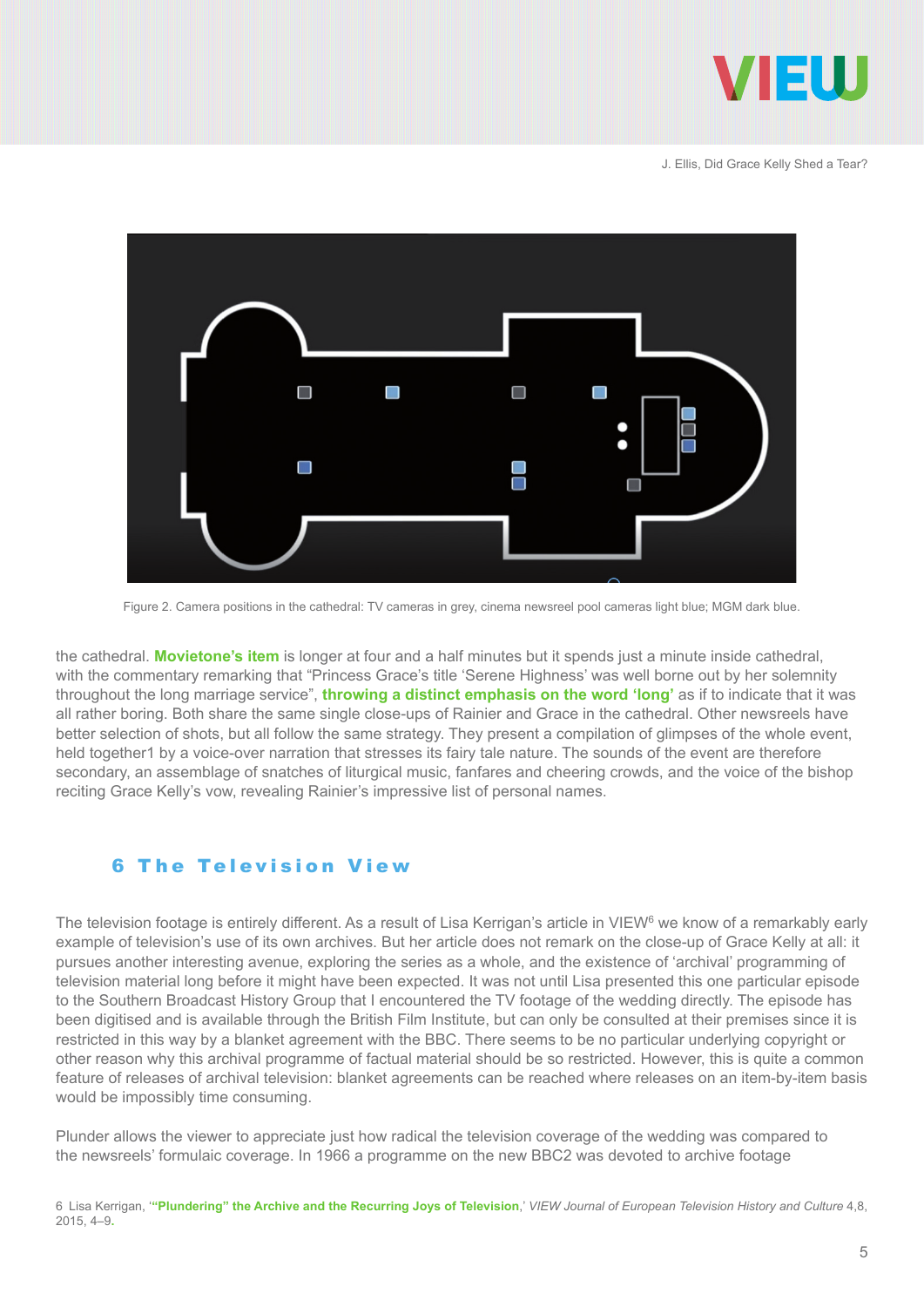

(recycling came early to TV), and the 16 April 1966 edition of Plunder shows a ten and a half minute chunk from the cathedral ceremony itself. This was an extract from the live TV footage of 1956. It had been recorded onto film using a Cinetele machine, the only method then available for recording video signals. The presenter Michael Raper warns us that the sudden bursts of noise on the soundtrack are the sound of a film camera recording the event. We are some minutes into the ceremony before we hear this sound, and have almost forgotten his warning. When it comes, it is loud indeed, the sound of a 35mm camera with little or no noise suppression or blimping. It must have been the newsreel camera positioned right beside the TV camera as MGM's colour footage is shot from a more oblique angle. This newsreel camera is clearly recording only pictures, with no synch sound. The newsreels that were released confirm that this was the case, as they carry no sync sound from the cathedral.

This newsreel camera runs for just 50 seconds during a ten minute section that the TV cameras show in full. It captures only those moments that were likely to be used in the newsreel format. It gets the twenty seconds of Grace Kelly's vow followed by the blessing of their intertwined hands; it gets the half minute of the couple putting the rings on each other's fingers, with Rainier making a bit of a fumble. And that's it. The event has already been pre-edited in camera, avoiding the waste of expensive film on shots that would probably not be used.

The contrast between the work done by the two cameras next to each other is remarkable, and tells us much about the shock of the new which television produced. The television camera is on all the time, with the programme cutting live to the output of other cameras according to the pace of the event. The sound is the sound of the event, with no additions (apart from a sparse commentary) and very little mixing. Once the prince and future princess have arrived at the altar (Grace, the commoner, arrives first), the one camera on their faces alternates with a number of others on each side of the nave of the church, showing their backs and concentrating, in longer shot, on the activities of the officiating priests.

But the bulk of the time is taken by the camera on the bride and groom, and it tends to concentrate on Kelly. She is in close-up for almost a third of the ten minute extract shown by Plunder in 1966. The camera moves freely between Grace and Rainier, picking out details such as the placing of the rings. We see a shot of the boy pages who held the cushion with the ring fidgeting about once his role has been played. And most remarkably, the camera dwells at one point on Grace Kelly's face for a full minute and a half. This is a remarkable moment which has wide implications for our understanding of the power of television to change perceptions, and how that potential was used in television's formative years.

#### 7 Did Grace Kelly Cry...?

And what does Grace Kelly, her Serene Highness, actually do during this shot? She is listening, as we are, to the choir singing the Benedictus, with an orchestral accompaniment, a solemn piece that is the culmination of this Catholic mass and wedding celebration. The vows have been exchanged; the rings have been placed on the fingers and mass is reaching its conclusion. The movie cameras have taken what they needed from the event. But television ploughs on, showing us the newly minted Princess Grace as she looks forward, her face expressionless, her mouth unmoving. Her eyes move to her left, she drops her head slightly, she looks up again and swallows. She drops her head again and swallows once more. Then the choir's performance ends.

Does a tear begin to form in her eye? At this historical distance, looking at a digitised film of the signal from a TV screen in 1956, it is impossible to tell. The image is hardly a sharp one.

But the editing of the extract in Plunder indicates that she does. After the long close-up shot, there is a sudden cut to a wide shot from the camera on the south side of the cathedral, a camera whose output has not appeared in this extract so far. Most of the coverage shown in the Plunder extract has favoured Grace, so has used cameras on the north side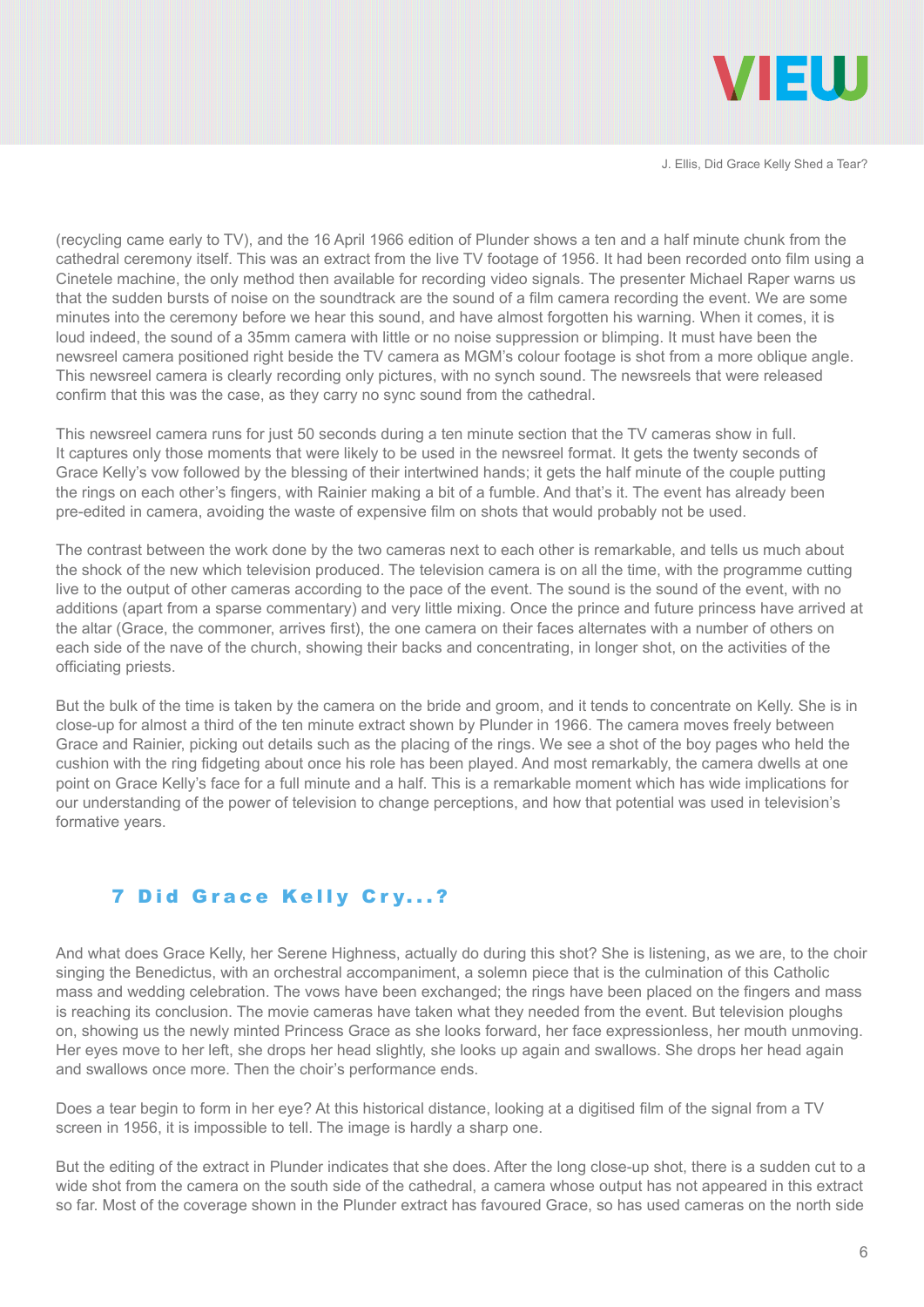



Figure 3. Close-up of Grace Kelly during the ceremony as covered by television; screenshot of the 16 April 1966 edition of BBC2's *Plunder*.



Figure 4. Grace Kelly her dabbing at her eye with a handkerchief during the ceremony as covered by television; screenshot of the 16 April 1966 edition of BBC2's *Plunder*.

of the cathedral, and the key one behind the altar. This one shows the couple from an oblique frontal angle with Grace in the centre of shot. From this new angle, we can see her dabbing at her eye with a handkerchief.

After four seconds, the coverage cuts back to the close-up of Grace, but this time the camera pans down to catch her action of replacing the handkerchief into her left sleeve, and then up again to her face. Princess Grace has been caught out in an intimate moment in her own wedding ceremony. After a few seconds the TV coverage remembers the decorum of the event and cuts back to the activity of the priests as they continue to conclude the ceremony.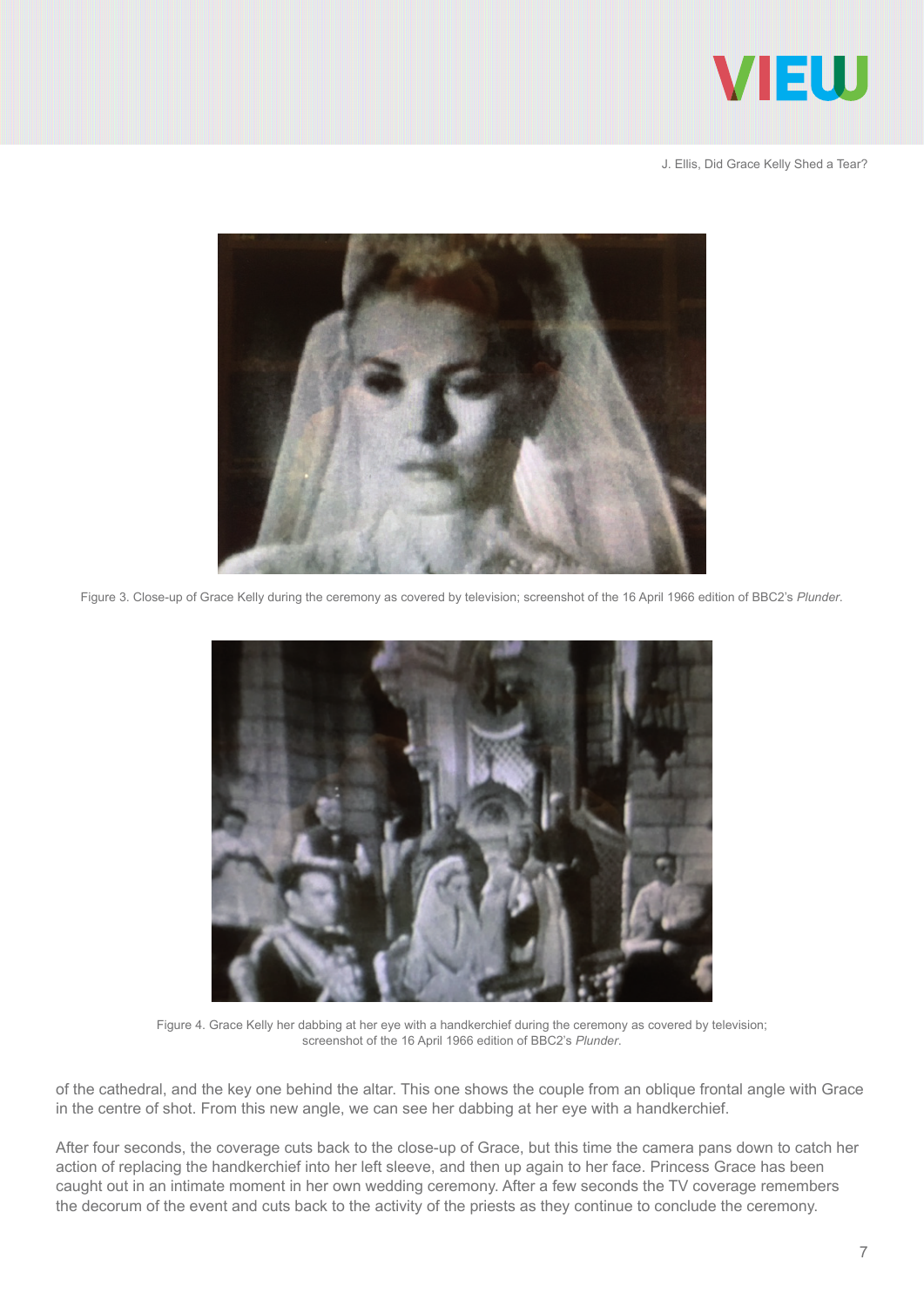



Figure 5. Grace Kelly replacing the handkerchief into her left sleeve during the ceremony as covered by television; screenshot of the 16 April 1966 edition of BBC2's *Plunder*.

#### 8 …Or Didn't She?

At least, this is what happens in the footage shown in BBC2's Plunder programme. But it turns out that the programme makers at the BBC had edited the original archive recording. The telerecording of the whole ceremony does still exist, despite the fact that nothing from it appears in the Arte documentary about the coverage of this royal wedding. The entire hour and 40 minutes of the original French broadcast, directed by Pierre Sabbagh and narrated by Claude Darget. It can be found in the INA archive, reference CPF86611535. But it is not available for a general user. It can be accessed only by a researcher acting as a member of the broadcasting industry: the INA Media Pro service. When I signed up for this, I immediately discovered that the makers of Plunder had abbreviated the original footage quite considerably. They omit the entire mass which comes after the exchange of rings. They also omit the signing of the marriage register, for which television had no pictures as the signal was lost for about a minute. They omit footage of two fidgeting pageboys who are clearly unawed by the ceremony in which they play the important role of passing on the rings.

Most remarkable of all, the Plunder producers have cut down the long close-up of Grace Kelly. In the **[original](https://vimeo.com/262182609)  [footage,](https://vimeo.com/262182609)** it lasts for two minutes and 16 seconds (timecode 01:07:54 to 01:10:08). And they have also recut the transition out of this shot, which follows Princess Grace as she sits at the end of the Benedictus, looking briefly across to Prince Rainier. A shot of the officiating priests from behind the couple follows lasting 9 seconds. Then we see the oblique shot of the couple (which has featured regularly throughout the service) for three seconds (as in the Plunder version) and then return to the close shot of Princess Grace panning down to show her replacing the handkerchief in her cuff.

It is clear that Princess Grace does not wipe her eye directly. It is also clear, from this better defined footage, that her eyes begin to glisten as we watch her face in the seemingly interminable close-up. So the ambiguity of the tear remains, and is still a matter for each viewer to decide, according to their preferences.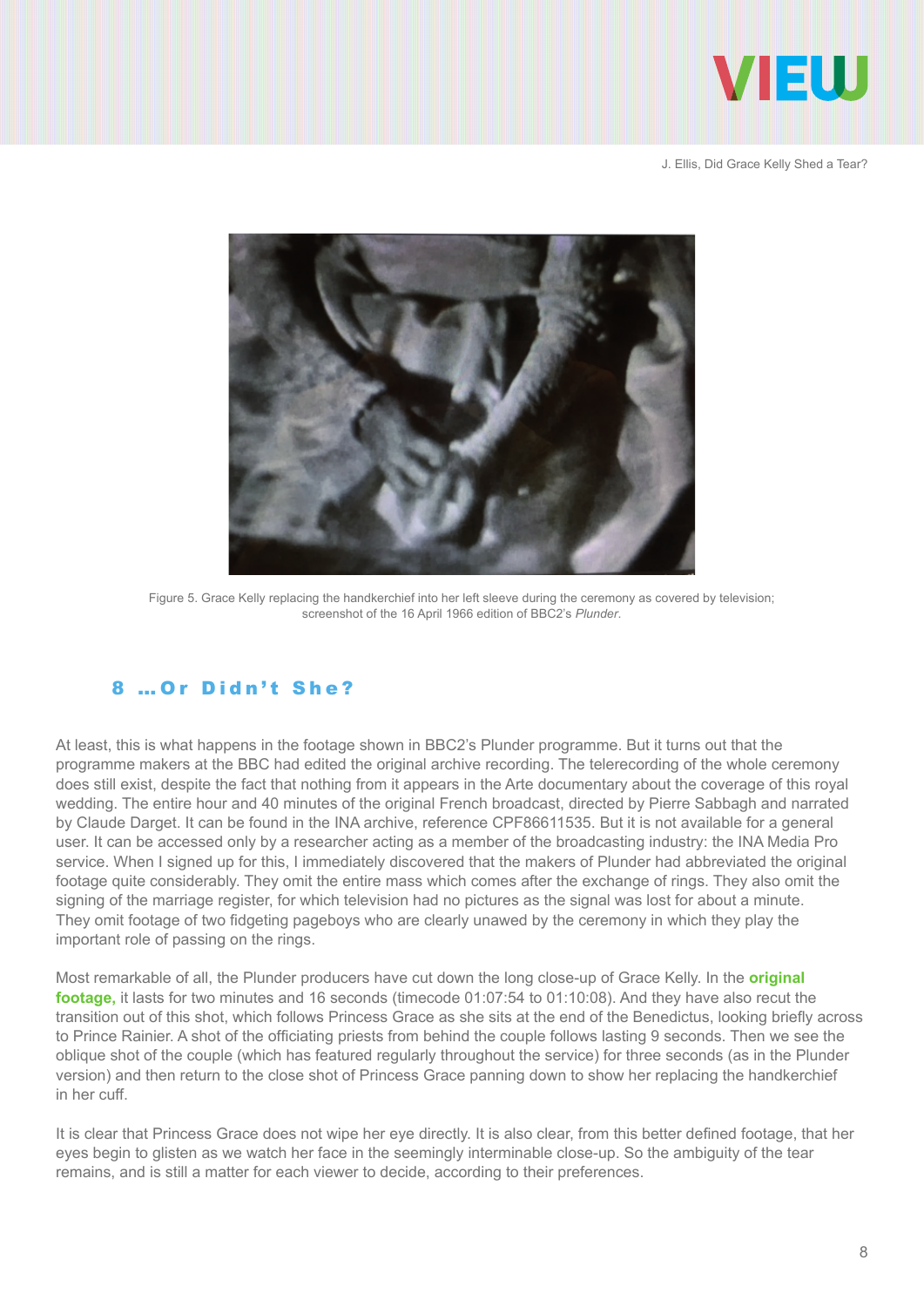

Whatever that viewer decides, they will have had to watch a close-up of over two minutes duration, the only instance of such a long close-up in the entire broadcast. For a live television audience, this must have been a remarkable, if not unbearable, moment. To stare at someone for a minute and a half breaks all the rules of social exchange. It is not something that you can do to someone else, other than perhaps as lovers 'staring deep into each other's eyes'. Usually, it is an intrusion that makes the observed person anxious or angry or both. Television was giving its huge audience a privileged view, one that had not been available even in the movies that Grace Kelly had starred in before. The shot is far longer than an entertainment movie close-up could reasonably be.

This privileged view breaks a social taboo, and even a modern-day viewer can be taken aback by it, as I was when I first saw this footage. As the shot holds longer and longer, it requires the viewer to find reasons to justify their continued act of watching: of course she is a movie star, used to being watched; of course, this is a public performance, an event explicitly staged for public view to confirm the civil ceremony that has already taken place in private. So there is no intrusion into privacy; but there remains a feeling that this shot is too close and too sustained to be justifiable. In this moment, much more so than in the British coronation of 1952, television announced itself as a novel disrupter of the visual status quo.

Viewers at the time had possibly seen something unprecedented. There was no commentary to tell them, so probably many missed the significance of this unscripted moment. They might well have been rendered uncomfortable by the camera's sustained stare, and so have missed what it was showing, as I did when I first saw this footage. They might well have been distracted by other things going on in their domestic space, given that this was a live morning broadcast on 19 April 1956 at 9.00 on the BBC, and an hour later in most of Europe. That's another fact of domestic TV: just because TV shows something, it doesn't mean that anyone notices. But in this moment, television demonstrated that it was capable of rewriting the then well-established conventions of moving picture usage.

Grace Kelly is a woman who, as a film star, is used to being seen by cameras and was a familiar face to the viewers of the time. But the sustained attention of the TV camera is something else. It shifts the terms of looking, allowing a continued scrutiny of a face in close-up in a way that cinema did not offer. Kelly's is the face of someone who knows she is being watched and is behaving accordingly, but is nevertheless caught unawares.

Contrast this with the work of the newsreel camera, operating within a different aesthetic which, until then, had been assumed to be an adequate way of communicating news through moving pictures. Pictures functioned as the confirmation or proof of the event described in the relentless voice-over. The newsreel crew knew what they wanted: the key details only. They knew that extended shooting would be a waste of time and money as the footage would not be used. They operated with the assumption that commentary and background sound would be added in post-production to manufacture the newsreel story.

Television, however, showed the whole event. Claude Darget's commentary was sparse and did not explain the ceremony as it evolved, intervening only for the time when the loss of camera signal obscured the images of the signing of the register. The ceremony takes place in French and there is considerable choral music as well, all of it relayed to the television viewers. Live television has rethought the whole idea of observing a public event like this. It has dispensed with the selectivity of the newsreel, and it actively abolishes distance in a way that seems shocking even now. This is truly a new way of seeing.

Grace Kelly is not prepared for it, and neither, probably, was the morning time audience. This was a new medium being deployed in exceptional new circumstances. These first moments take place before conventions have had a chance to establish themselves. They showed the process of the Princess's tear welling up because they could show the Princess beginning to shed a tear; and the niceties of privacy and personal space, of politeness, of decorum, of ethics only come later in the development of the medium.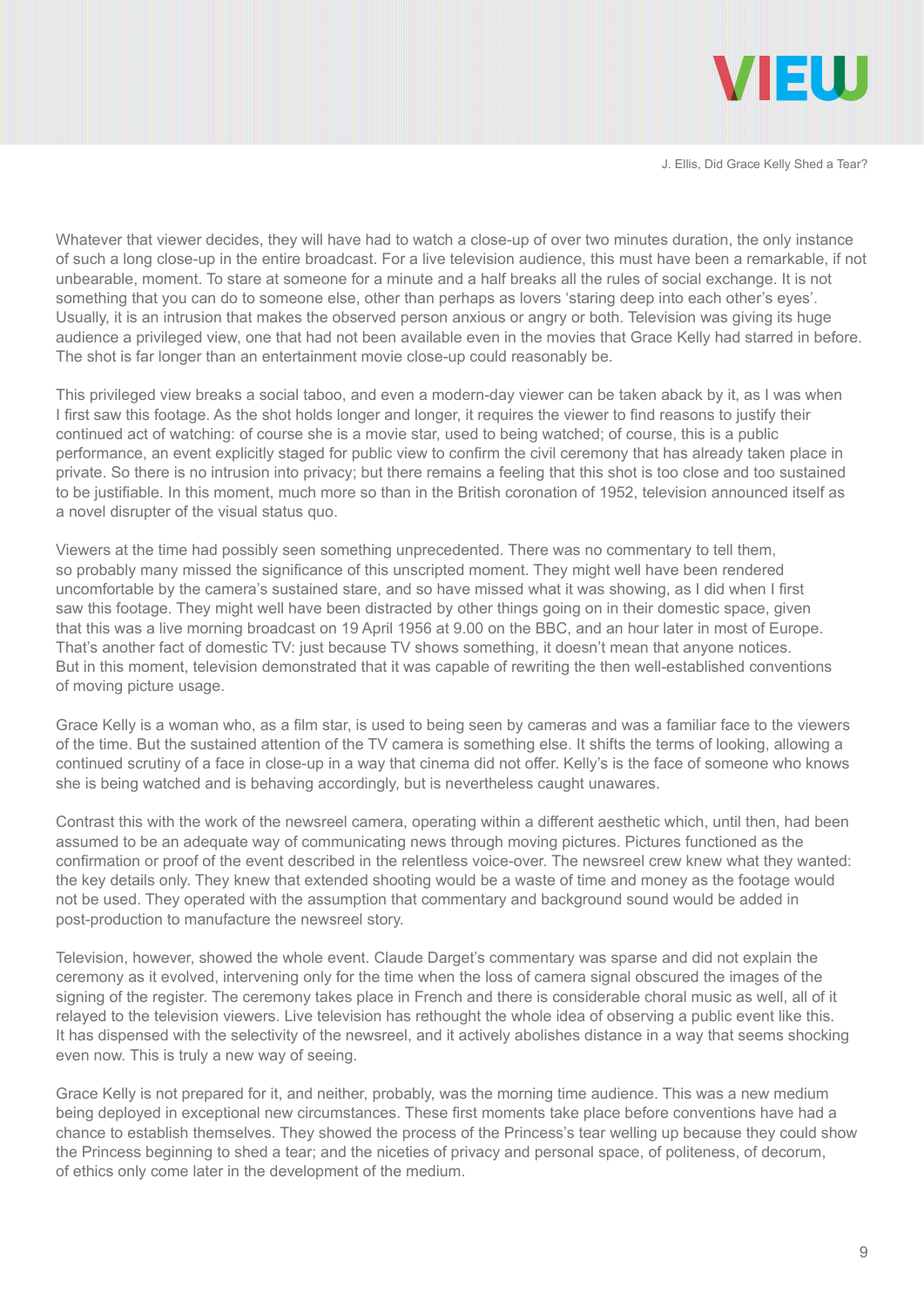

#### 9 Between Then and Now

These days, we are used to tears in television, of course. Tears are one of the markers of both stress and honesty. Tears are also one of the "money shots" of the popular talk show genre, defined by Laura Grindstaff in this way:

Ordinary people are expected to deliver what I call, borrowing from film pornography, the 'money shot' of the talk show text: joy, sorrow, rage, or remorse expressed in visible, bodily terms.<sup>7</sup>

She vividly describes her observation of one such show:

Diana, the show's host, prodded for more details, and Karen obliged, tears welling up in her big brown eyes. I could feel the tension rise in the control booth; we were simultaneously horrified by her suffering, incredulous that she would discuss it on national television, and elated that she was doing so with such visible emotion  $8$ 

When Karen cries, it is the result of an interview process, exchanges between two people of unequal power within a defined format.<sup>9</sup> For Princess Grace, there was no interview. There is no conversational process that the viewers follow which ends in her shedding a tear. When the interviewee cries, then we viewers are prone to cry too. The conversation produces a sense of empathy, and empathy can lead us to sympathetic crying, or at least the sensation of tears forming: a lump in the throat, a glistening of the eye. With the long held shot of Princess Grace, we observe, but we cannot understand. We can only speculate about the emotions that Princess Grace may be feeling, reading in our knowledge of her situation.

This is why this long held shot remains a remarkable exception. It is a moment where television transgressed the limits of existing social practices. Many of television's early transgressive moments opened up the possibilities of dialogue about and through the emotions, leading eventually to the TV chat show. These moments often took place across class boundaries.10 However, this practice of extended close-up lead in a different direction, one that broadcast television chose not to follow through.

It opens up a vista of uncontrolled staring, of invasion of the privacy of an individual without their awareness of what is happening. It is voyeurism in the proper sense of the word, a sustained looking where the consent of the subject is flimsy at best. Princess Grace knew that she would be seen on TV, but not that it would be in this way. For the voyeur, there is the thrill of the subject's unawareness tempered by the permission for some kind of looking. This is the double-bind that leads a voyeur to tell the police officer arresting him "if they didn't want to be seen, then they would have drawn the curtain", a statement that acknowledges the transgression whilst denying it.

Such is the position that we viewers are put into by this long-held close-up. It feels uncomfortable. Indeed, it might even have been criticised within the French broadcaster ORTF as an error of judgement (as it would be now). Further research might discover evidence of this. However, we should note that the producers of BBC2's Plunder, a decade later, chose to retransmit the footage almost complete and without comment, so they, at least, were not overly concerned about 'disrespecting' living royalty (though not, of course, British royalty).

Living as we do now in a far more mediatised environment, the issue of 'disrespect' haunts any contemporary re-presentation of individuals. So the over-long lingering on Grace Kelly remains a rare example of the disruptive potential of television, of which there have been few examples since. The technology enables this sustained gaze:

<sup>7</sup> Laura Grindstaff, *The Money Shot: Trash, Class and the Making of TV Talk Shows*, University of Chicago Press, 2002, p. 19.

<sup>8</sup> Idem, p. 4.

<sup>9</sup> John Ellis, *Documentary: Witness and Self-Revelation*. Routledge, 2011.

<sup>10</sup> John Ellis: '**[How to be in public: the case of an early television show](http://dx.doi.org/10.1080/19392397.2015.1062647)**,' *Celebrity Studies* 6,3, 2015, 355–369**.**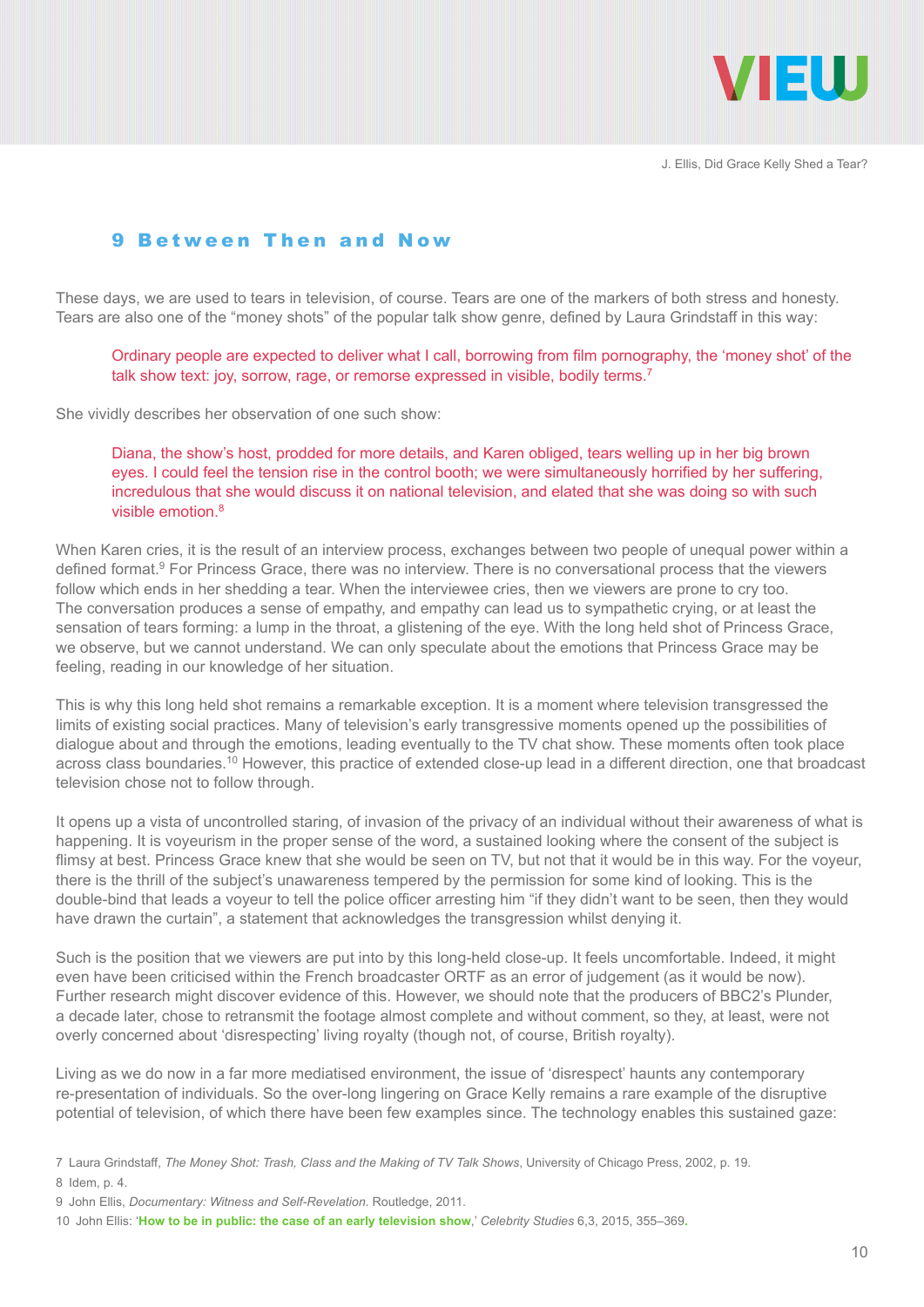

it is well within the technical affordances of the television apparatus. But for very good social and cultural reasons, television practice has chosen not to take it up for. Sustained close-ups of this sort seem to the modern viewer to be invasive of the person of the observed. This continues to be the case nowadays even on occasions such as this where the whole event is staged for the public, and the subject is a film star, well used to public scrutiny and close-up photography.

Our era has become increasingly aware of (and excited by) the potential of media invasion of privacy. We have become increasingly aware of the complexities of public fascination with public figures. We have become increasingly aware of the problems of concentrating our gaze on women, even when they appear to offer themselves up for the public gaze. Media institutions, and behind them the law courts, continually make judgements about what constitutes 'privacy' and 'respect of privacy' for public figures. It remains an unstable and contentious issue. Even within Europe, media practices and national legislations differ on that issue. Photos of British royalty which are not published in the UK often appear in the magazines of other European countries. Photos and footage of media celebrities which the UK media freely display are judged as invasions of privacy in France and subject to legal redress. British broadcasters are very reluctant to show news footage of dead or dying individuals. Other European broadcasters have no such reservations, judging the impact to be justified by the importance of the story. Europe is not at one in the details ongoing in the debate about media privacy and 'disrespect', but a two minute close-up is not a practice that exists anywhere in mainstream television (though it can, on rare occasions, be found in 'innovative' documentary practices). European practices differ about the detailed implementation of privacy, in other words, but the principle and the concerns that underlie it are shared by all. And as moving image recording becomes more common and more pervasive, many citizens are becoming aware that they, too, might fall into the realm of public scrutiny. When everyday life is increasingly mediatised, who knows who will be next?

#### 10 Discovery and Access

This makes these transgressive examples all the more important for understanding our present moment and future choices. Yet discovery of these moments can be a difficult process. For me, it required a dedicated archivist who brought the Plunder programme to my attention as a participant in a study group. In following up, I discovered an Arte documentary about the coverage of the wedding on the INA website, where I was able to purchase a download at negligible cost. It is a carefully researched programme about the background to the newsreel coverage of the wedding, and the role of Prince Rainier's ambitions for TeleMonteCarlo. This article draws heavily on the programme.

However, it appears that the researchers did not locate the telerecording of the event as they do not include any of the TV coverage. It would have powerfully supported their account of the restrictions put on the newsreel coverage by Prince Rainier. The visual material in this documentary concentrated almost exclusively on the newsreel footage. The INA site itself did not reveal the existence of the original TV footage. This was a chance discovery from a Google search using the exact name of the file on the INA Media Pro catalogue, which revealed it as a retransmission in the evening of 19 April 1956 at 20.45. The catalogue lists a 1 hour 45 minute programme with the ID CPF86611535. It reveals that my original source for the footage, the BBC2 Plunder programme, was not as definitive as I had thought. It had edited the material and I had no way of telling that this had happened. The editing had intensified the effect of Grace Kelly's possible tear, but it had also abbreviated the transgressive long close-up that led up to it.

So it seems that, despite all your efforts to open up the archives, Sonja, there is still plenty of work to be done to unearth the riches that lie within. Many of them will be, like the long close-up of Princess Grace, transgressive moments that show how television was a disruptive force in the visual economy of European culture, something whose impact we are still assessing even today.